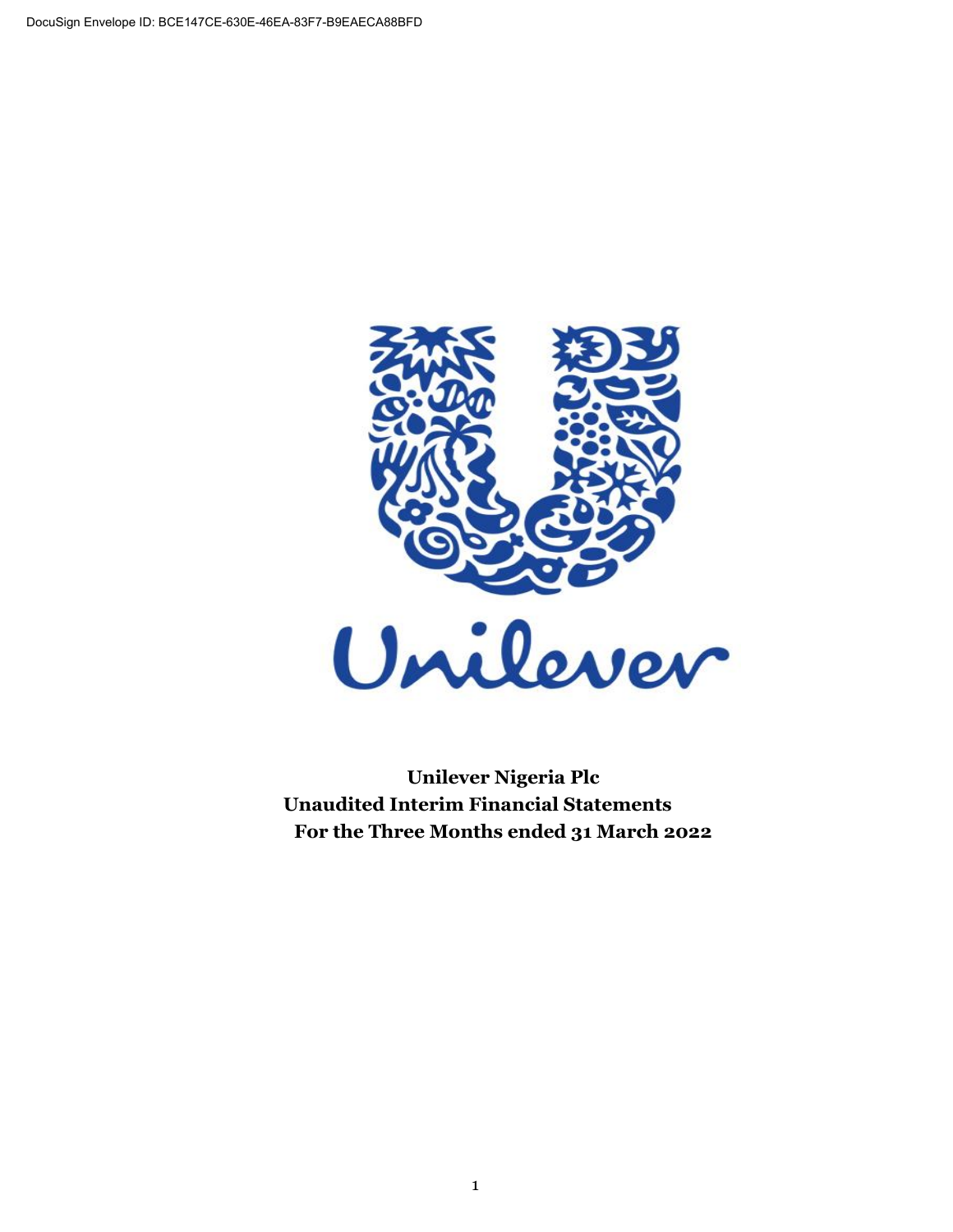| <b>Contents</b>                                              | Page           |
|--------------------------------------------------------------|----------------|
| - Statement of profit or loss and other comprehensive income | $3 - 4$        |
| - Statement of other comprehensive income                    | $\overline{4}$ |
| - Statement of financial position                            | $5 - 6$        |
| - Statement of changes in equity                             | 7              |
| - Statement of cash flows                                    | 8              |
| - Notes to the financial statements                          | 9              |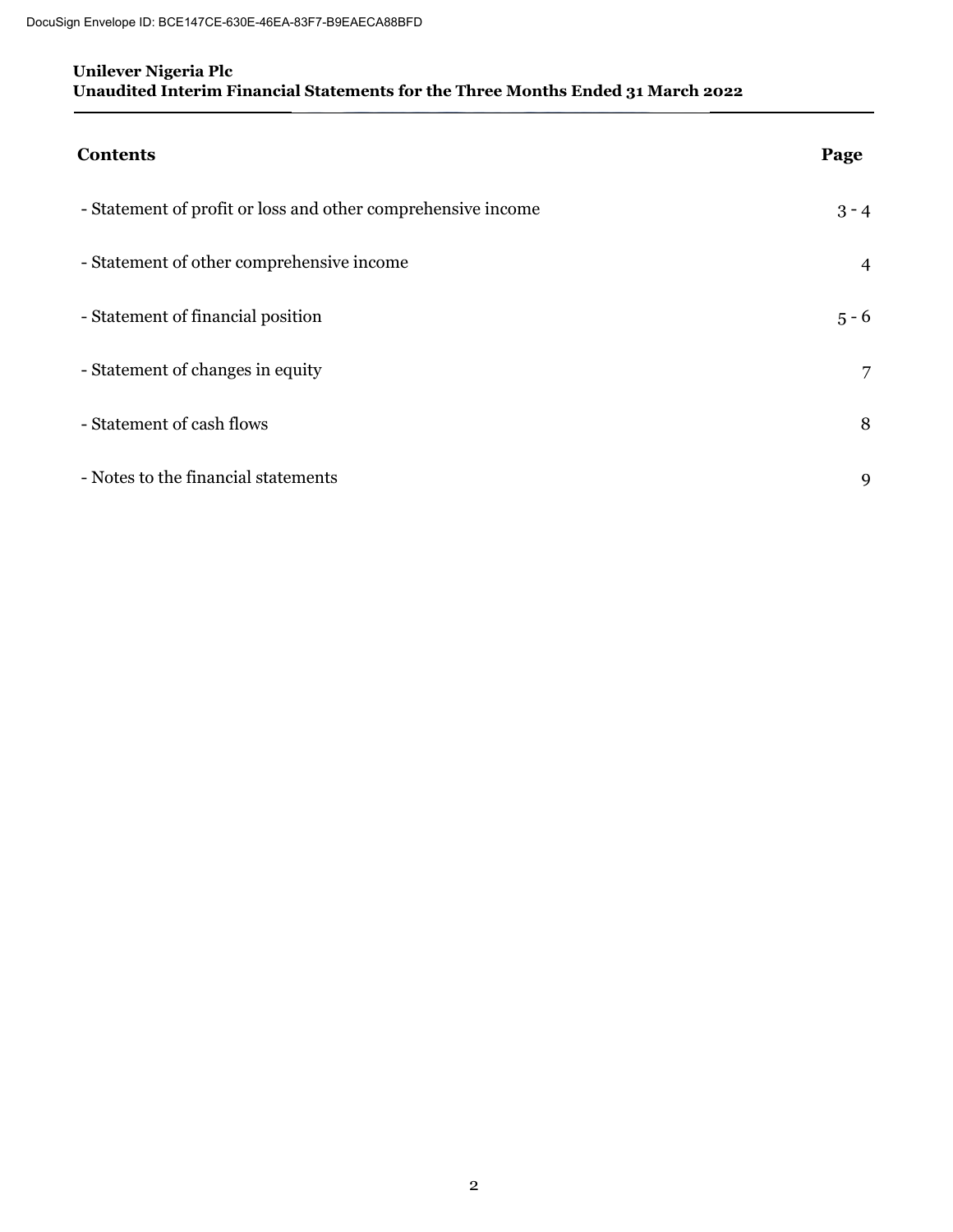# **Statement of profit or loss and other comprehensive income For three months ended**

|                                                               |             | 31 March 2022 | 31 March<br>2021 |  |  |
|---------------------------------------------------------------|-------------|---------------|------------------|--|--|
|                                                               | <b>Note</b> | <b>N'000</b>  | $N'$ 000         |  |  |
| Revenue                                                       | 6           | 20,560,459    | 16,509,599       |  |  |
| Cost of sales                                                 |             | (13,386,441)  | (12,328,660)     |  |  |
| <b>Gross profit</b>                                           |             | 7,174,018     | 4,180,939        |  |  |
| Selling and distribution expenses                             |             | (1,010,359)   | (727, 846)       |  |  |
| Marketing and administrative expenses                         | 7           | (4,056,960)   | (3,735,489)      |  |  |
| Impairment loss on trade and intercompany<br>receivables      |             | 44,994        |                  |  |  |
| Other income                                                  | 8           | 35,908        |                  |  |  |
| Operating profit/ (loss)                                      |             | 2,187,601     | (282,396)        |  |  |
| Finance income                                                | 9           | 284,064       | 186,790          |  |  |
| Finance costs                                                 | 10          | (121, 133)    | (34,371)         |  |  |
| Net finance income                                            |             | 162,931       | 152,419          |  |  |
| Profit/ (loss) before minimum taxation                        |             | 2,350,532     | (129, 977)       |  |  |
| Minimum tax expense                                           | 11          | (104, 113)    | (97,100)         |  |  |
| Profit/ (loss) before taxation                                |             | 2,246,419     | (227,077)        |  |  |
| Taxation                                                      | 11          | (450, 123)    | (346, 808)       |  |  |
| <b>Profit/ (loss) from continuing operations</b>              |             | 1,796,296     | (573, 885)       |  |  |
| <b>Discontinued operations</b>                                |             |               |                  |  |  |
| Profit from discontinued operations                           | 22          |               | 81,889           |  |  |
| Profit/ (loss) for the period                                 |             | 1,796,296     | (491, 997)       |  |  |
| <b>Attributable to:</b>                                       |             |               |                  |  |  |
| <b>Equity holders</b>                                         |             | 1,796,296     | (491, 997)       |  |  |
| Earnings per share for profit attributable to equity holders: |             |               |                  |  |  |
| Basic and diluted earnings per share (Naira)                  |             | 0.31          | (0.09)           |  |  |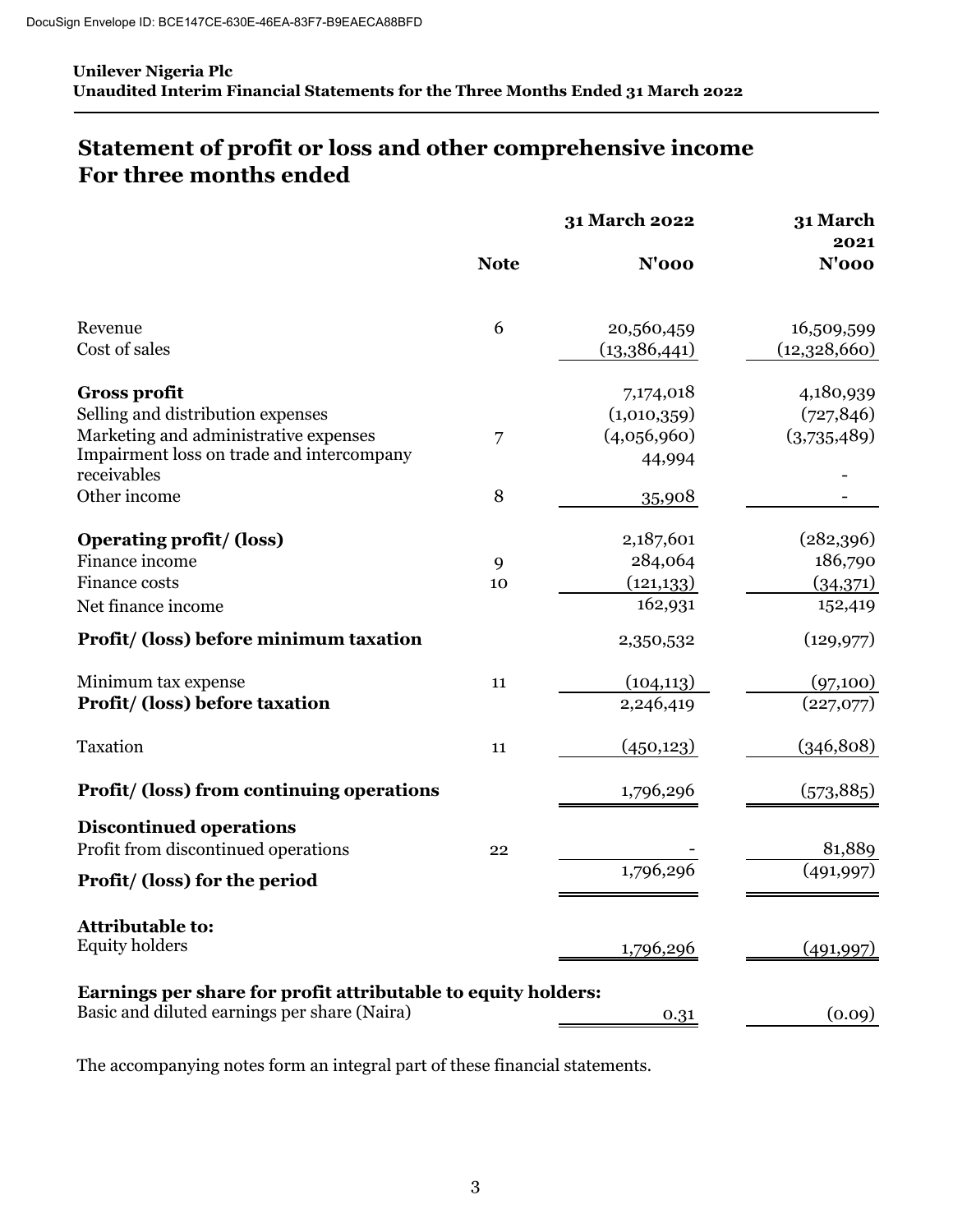# **For three months ended Statement of profit or loss and other comprehensive income (Continued)**

|                                   | 2022      | 31 March 31 March 2021 |
|-----------------------------------|-----------|------------------------|
|                                   | $N'$ 000  | $N'$ 000               |
| Other comprehensive income        |           |                        |
| Profit/ (loss) for the period     | 1,796,296 | (491,997)              |
| <b>Total comprehensive income</b> | 1,796,296 | (491,997)              |
| <b>Attributable to:</b>           |           |                        |
| <b>Equity holders</b>             | 1,796,296 | (491,997)              |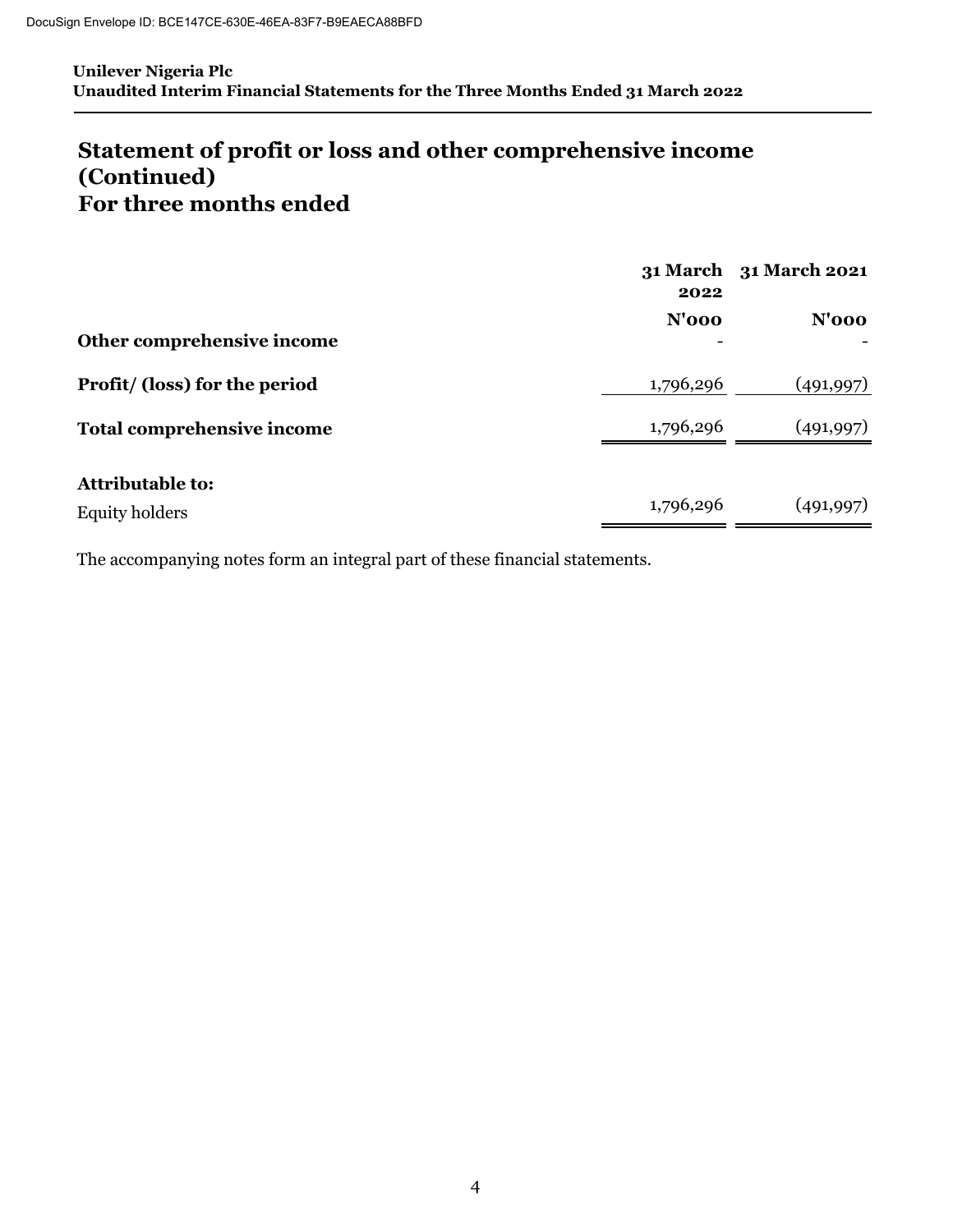# **Statement of Financial Position As at 31 March 2022**

|                                | <b>Note</b> | 31 March<br>2022 | 31 December<br>2021 |
|--------------------------------|-------------|------------------|---------------------|
|                                |             | $N'$ 000         | $N'$ 000            |
| <b>Assets</b>                  |             |                  |                     |
| <b>Non-current assets</b>      |             |                  |                     |
| Property, plant and equipment  | 12          | 21,834,990       | 22,376,286          |
| Intangible assets              |             | 3,370            | 3,467               |
|                                |             | 21,838,360       | 22,379,753          |
| <b>Current assets</b>          |             |                  |                     |
| Inventories                    | 13          | 18,741,773       | 14,956,331          |
| Trade and other receivables    | 14          | 14,653,400       | 14,992,655          |
| Cash and bank balances         | 15          | 60,836,294       | 55,697,537          |
| Assets held for sale           | 21          | 262,258          | 262,258             |
|                                |             | 94,493,725       | 85,908,781          |
| <b>Total assets</b>            |             | 116,332,085      | 108,288,534         |
| <b>Liabilities</b>             |             |                  |                     |
| <b>Current liabilities</b>     |             |                  |                     |
| Trade and other payables       | 16          | 45,501,938       | 39,739,074          |
| Income tax                     |             | 553,891          | 478,615             |
|                                |             | 46,055,829       | 40,217,689          |
| <b>Non-current liabilities</b> |             |                  |                     |
| Deferred tax liabilities       |             | 1,440,556        | 1,063,404           |
| Unfunded retirement benefit    | 17          | 463,197          | 454,713             |
| Retirement benefit obligations | 17          | 434,774          | 421,291             |
| Long service award obligations | 17          | 379,765          | 369,770             |
|                                |             | 2,718,292        | 2,309,178           |
| <b>Total liabilities</b>       |             | 48,774,121       | 42,526,867          |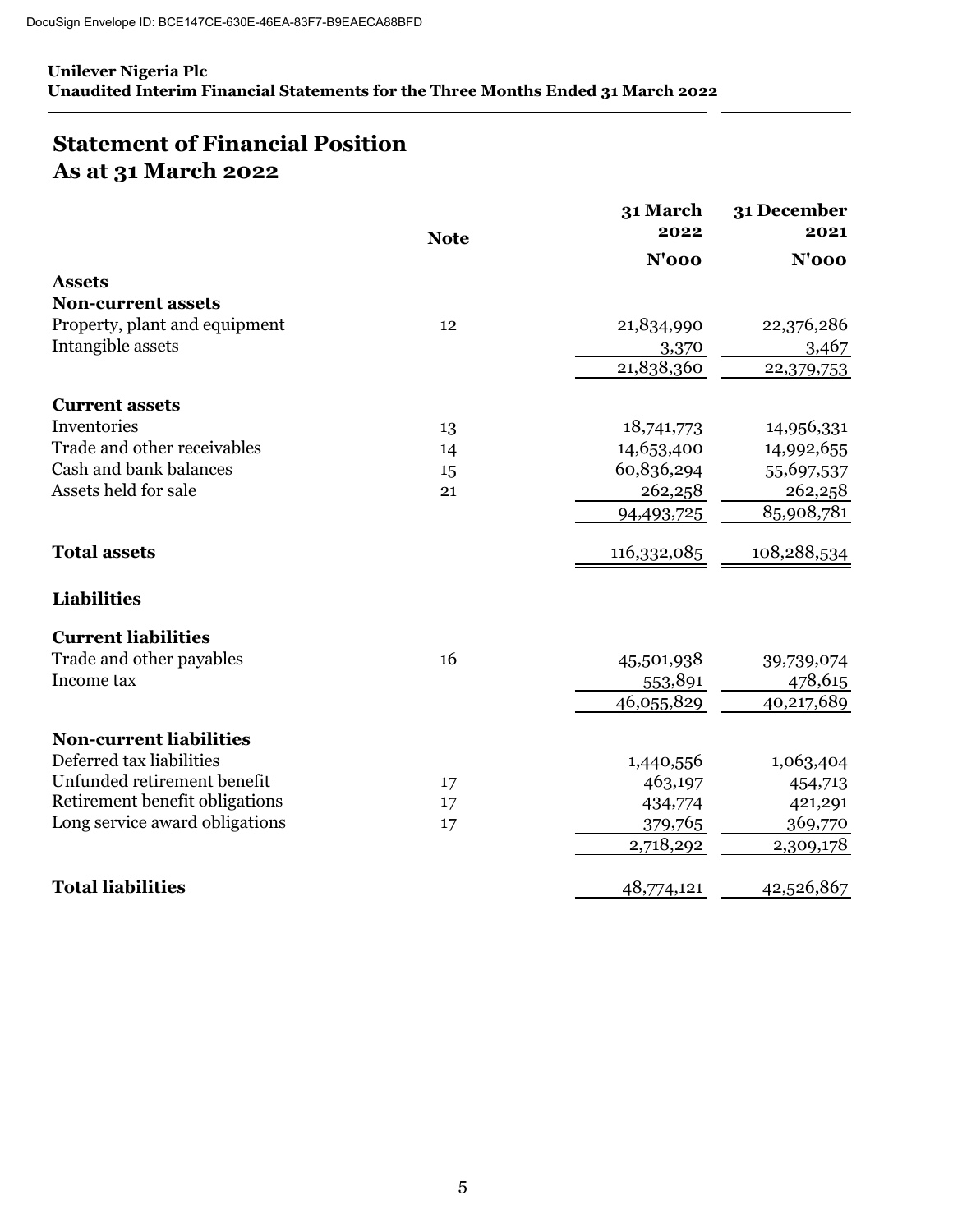# **Statement of Financial Position (continued) As at 31 March 2022**

|                                     | <b>Note</b> | 31 March<br>2022 | 31 December<br>2021 |
|-------------------------------------|-------------|------------------|---------------------|
|                                     |             | $N'$ 000         | $N'$ 000            |
| <b>Equity</b>                       |             |                  |                     |
| Ordinary share capital              | 20          | 2,872,503        | 2,872,503           |
| Share premium                       | 20          | 56,812,810       | 56,812,810          |
| Retained earnings                   |             | 7,872,651        | 6,076,355           |
| <b>Total equity</b>                 |             | 67,557,964       | 65,761,668          |
| <b>Total equity and liabilities</b> |             | 116,332,085      | 108,288,535         |

The financial statements were approved for issue by the Board of Directors on 21 April 2022 and signed on its behalf by:

His Majesty N.A. Achebe CFR, MNI Carl Cruz Folake Ogundipe Chairman Managing Director National Finance Director

FRC/2013/NIM/00000001568

DocuSigned by: arl (nuz 8AEE7BE098F9447...

FRC/2022/PRO/DIR/003/ Carl Cruz

DocuSigned by: A sО

21D554DB8CB34B7.

023359 FRC/2019/ICAN/00000019604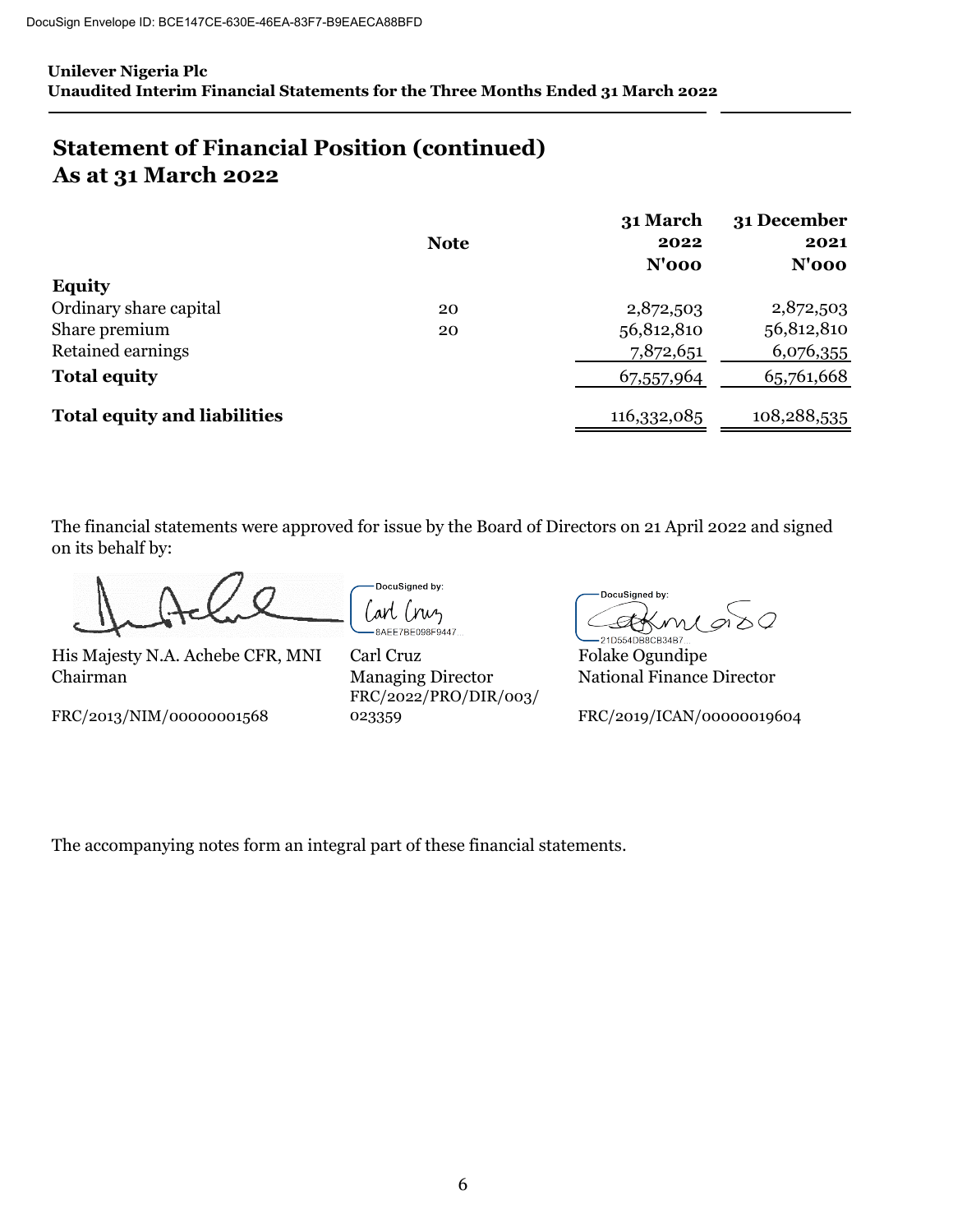# **Statement of Changes in Equity For three months ended**

|                                                                                                   | <b>Share</b><br>capital<br>$N'$ 000 | <b>Share</b><br>premium<br>$N'$ 000 | <b>Retained</b><br>earnings<br>$N'$ 000 | <b>Total</b><br>$N'$ 000 |
|---------------------------------------------------------------------------------------------------|-------------------------------------|-------------------------------------|-----------------------------------------|--------------------------|
| Balance at 1 January 2021                                                                         | 2,872,503                           | 56,812,810                          | 6,843,037                               | 66,528,350               |
| Total comprehensive income for the                                                                |                                     |                                     |                                         |                          |
| Loss for the period                                                                               |                                     |                                     | (491, 997)                              | (491, 997)               |
| Other comprehensive income<br>Remeasurement on post employment<br>benefit obligations, net of tax |                                     |                                     |                                         |                          |
|                                                                                                   |                                     |                                     | (491, 997)                              | (491, 997)               |
| Balance at 31 March 2021                                                                          | 2,872,503                           | 56,812,810                          | 6,351,040                               | 66,036,353               |
| Balance at 1 January 2022                                                                         | 2,872,503                           | 56,812,810                          | 6,076,355                               | 65,761,668               |
| Total comprehensive income for the<br>period                                                      |                                     |                                     |                                         |                          |
| Profit for the period                                                                             |                                     |                                     | 1,796,296                               | 1,796,296                |
| Other comprehensive income<br>Remeasurement on post employment<br>benefit obligations, net of tax |                                     |                                     |                                         |                          |
|                                                                                                   |                                     |                                     | 1,796,296                               | 1,796,296                |
| Balance at 31 March 2022                                                                          | 2,872,503                           | 56,812,810                          | 7,872,651                               | 67,557,964               |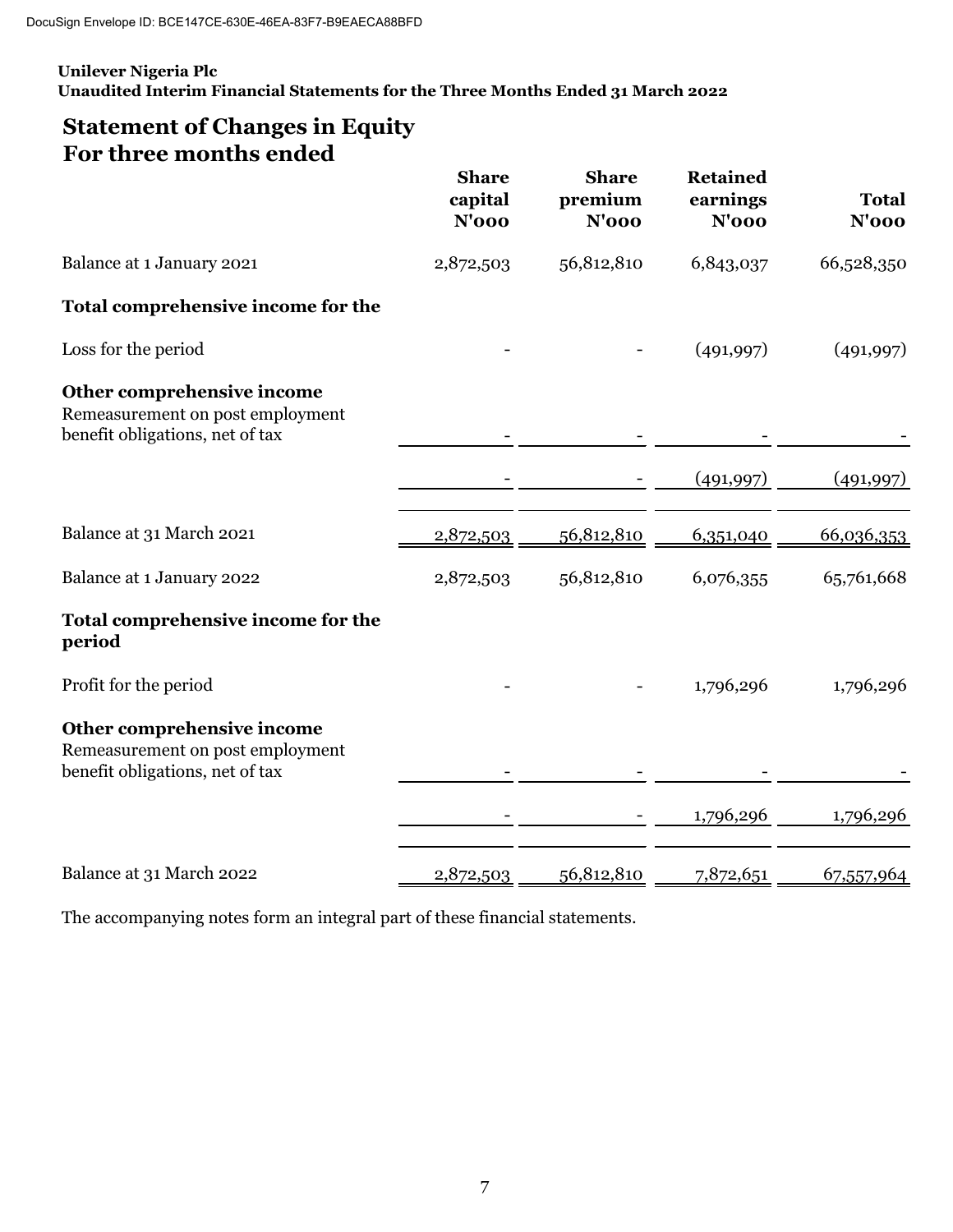# **Statement of Cash Flows For three months ended**

|                                                          | <b>Note</b> | 31 March<br>2022<br><b>N'000</b> | 31 March 2021<br>$N'$ 000 |
|----------------------------------------------------------|-------------|----------------------------------|---------------------------|
| <b>Cash flows from operating activities</b>              |             |                                  |                           |
| Cash generated from operations                           | 18          | 5,070,081                        | 1,805,825                 |
| Retirement benefits paid                                 |             | (69,723)                         |                           |
| Long service award obligations paid                      |             | (10,794)                         |                           |
| Net cash flow generated from operating activities        |             | 4,989,564                        | 1,805,825                 |
| <b>Cash flows from investing activities</b>              |             |                                  |                           |
| Interest received                                        |             | 284,064                          | 20,533                    |
| Purchase of property, plant and equipment                | 12          | (97,003)                         | (84,130)                  |
| Net cash flows/ (used) in investing activities           |             | 187,061                          | (63, 597)                 |
| <b>Cash flows from financing activities</b>              |             |                                  |                           |
| Interest payment                                         |             | (37, 868)                        | (34,371)                  |
| Net cash used in financing activities                    |             | (37, 868)                        | (34,371)                  |
| Net increase in cash and cash equivalents                |             | 5,138,757                        | 1,707,857                 |
| Cash and cash equivalents at the beginning of the period |             |                                  |                           |
|                                                          |             | <u>55,697,537</u>                | 37,100,827                |
| Cash and cash equivalents at the end of the              |             |                                  |                           |
| period                                                   | 15          | 60,836,294                       | 38,808,684                |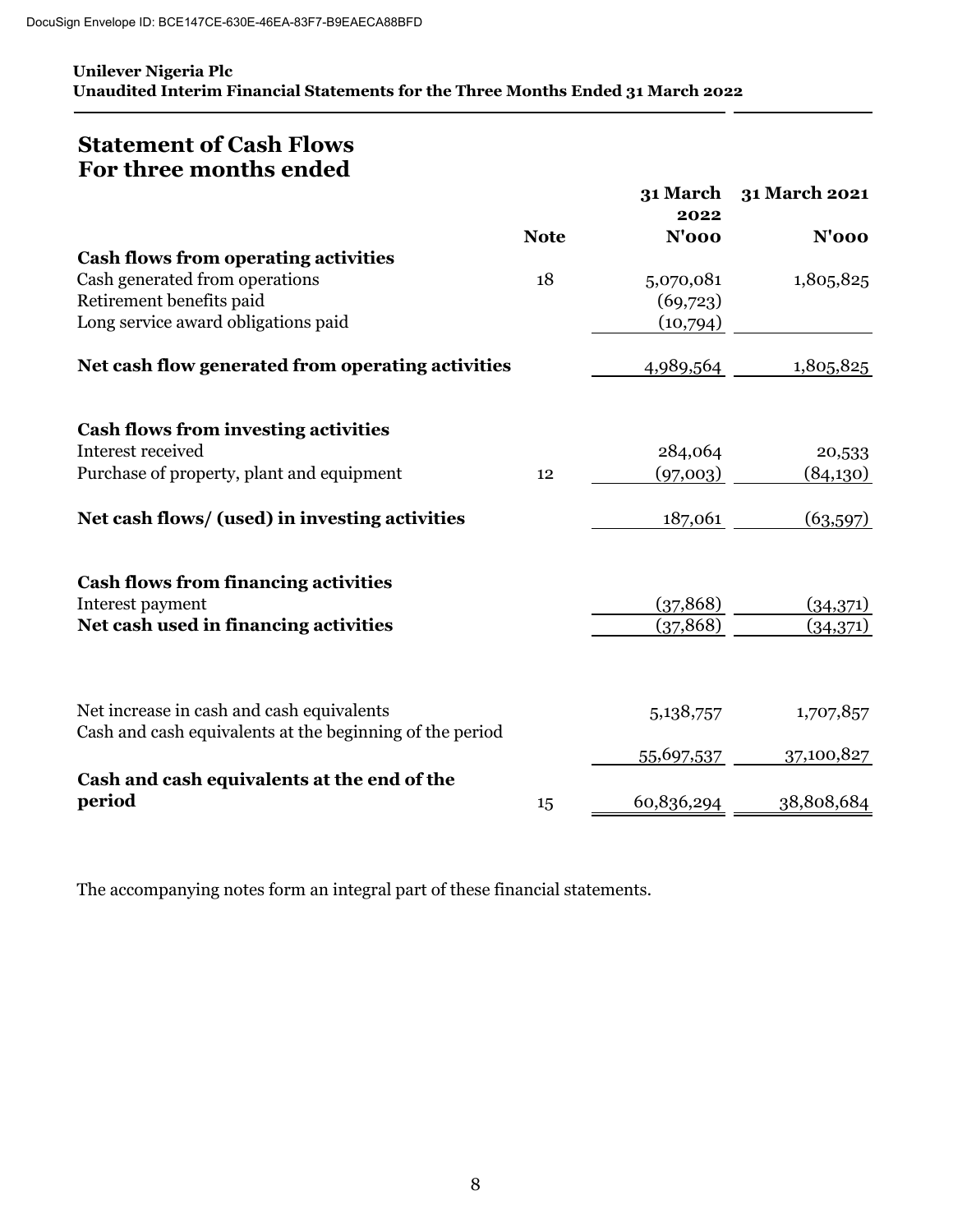| Notes to the financial statements        | Page      |
|------------------------------------------|-----------|
| General information                      | 10        |
| Dealings in Unilever Nigeria Plc. Shares | 10        |
| Basis of preparation                     | 10        |
| Significant accounting policies          | 10        |
| Estimates                                | 10        |
| Financial risk management                | 11        |
| Segment reporting                        | 13        |
| Marketing and administrative expenses    | 14        |
| Other income                             | 14        |
| Finance income                           | 14        |
| Finance cost                             | 14        |
| Income taxes                             | 14        |
| Property, plant and equipment            | 15        |
| Inventories                              | 16        |
| Trade and other receivables              | 16        |
| Cash and cash equivalents                | 16        |
| Trade and other payables                 | $16 - 17$ |
| Retirement benefit obligations           | 17        |
| Cash flows from operating activities     | 17        |
| Related party transactions               | 18        |
| Share capital and premium                | 19        |
| Assets held for sale                     | 19        |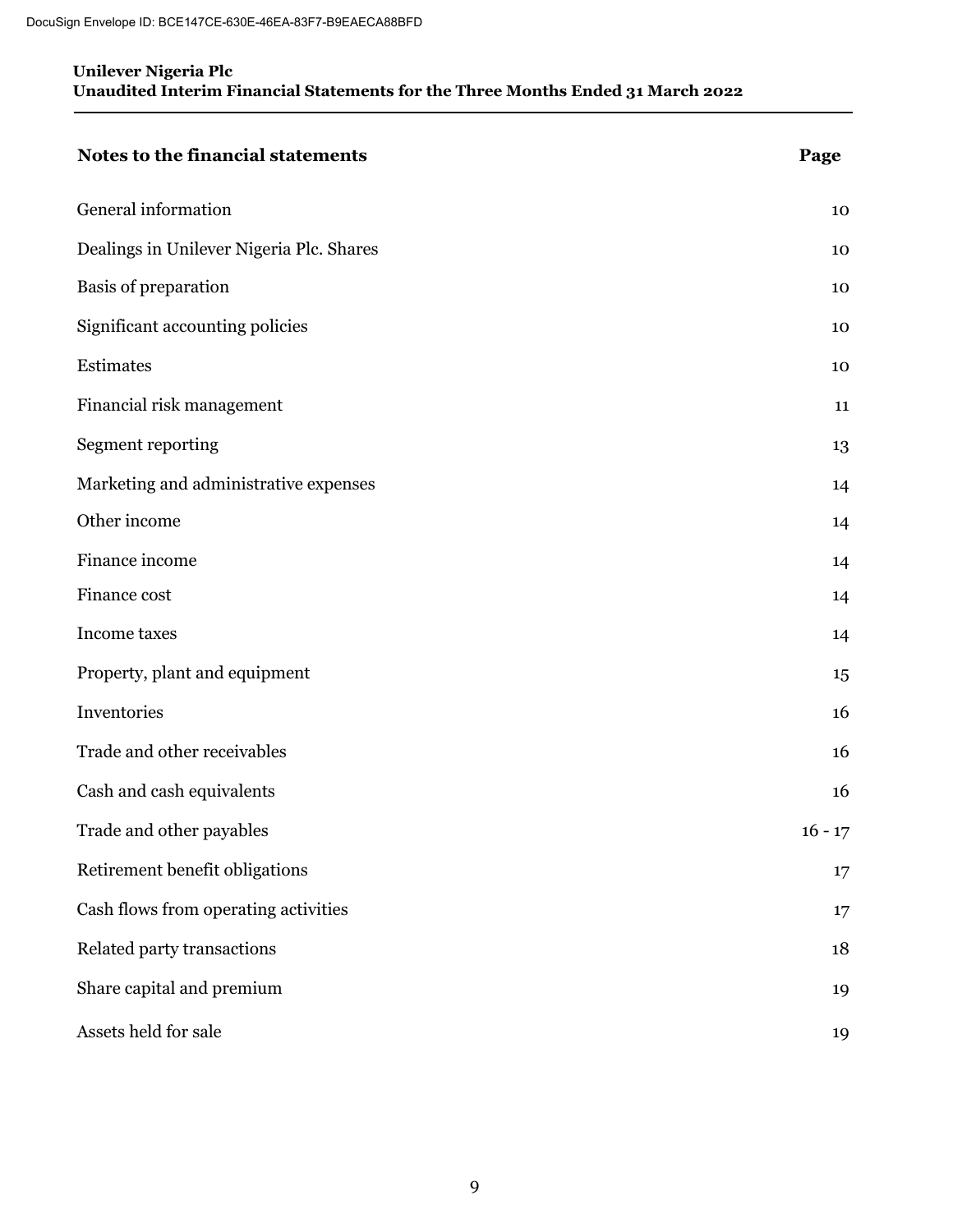# **1. General information**

Unilever Nigeria Plc. is incorporated in Nigeria as a public limited liability company under the Companies and Allied Matters Act (CAP C20) Laws of the Federation of Nigeria, 2004 and is domiciled in Nigeria. The company's shares are listed on the Nigerian Stock Exchange (NSE).

The company is principally involved in the manufacture and marketing of Foods and refreshments, Home care and Beauty and personal care products. It has manufacturing sites in Oregun, Lagos State and Agbara, Ogun State.

## **2. Dealings in Unilever Nigeria Plc. Shares**

The Company has adopted a code of conduct regarding securities transactions by its directors on terms no less exacting than the required standard set out in the rules of the Nigerian Stock Exchange.

Having made specific enquiry of all directors, Unilever Nigeria Plc directors have complied with the required standard set out in the rules of the Nigerian Stock Exchange and in the Unilever Nigeria Plc code of conduct regarding securities transactions by directors.

## **3. Basis of preparation**

These interim financial statements for the the period ended 31 March 2022 have been prepared in accordance with IAS 34, 'Interim financial reporting'. The interim financial statements should be read in conjunction with the annual financial statements for the year ended 31 December 2021, which have been prepared in accordance with International Financial Reporting Standards (IFRS) as issued by the International Accounting Standards Board.

# **4. Significant accounting policies**

The accounting policies adopted are consistent with those of the previous audited financial year.

# **5. Estimates**

The preparation of interim financial statements requires management to make judgements, estimates and assumptions that affect the application of accounting policies and the reported amounts of assets and liabilities, income and expense. Actual results may differ from these estimates.

In preparing these condensed interim financial statements, the significant judgements made by management in applying the Company's accounting policies and the key sources of estimation uncertainty were the same as those that applied to the financial statements for the year ended 31 December 2021.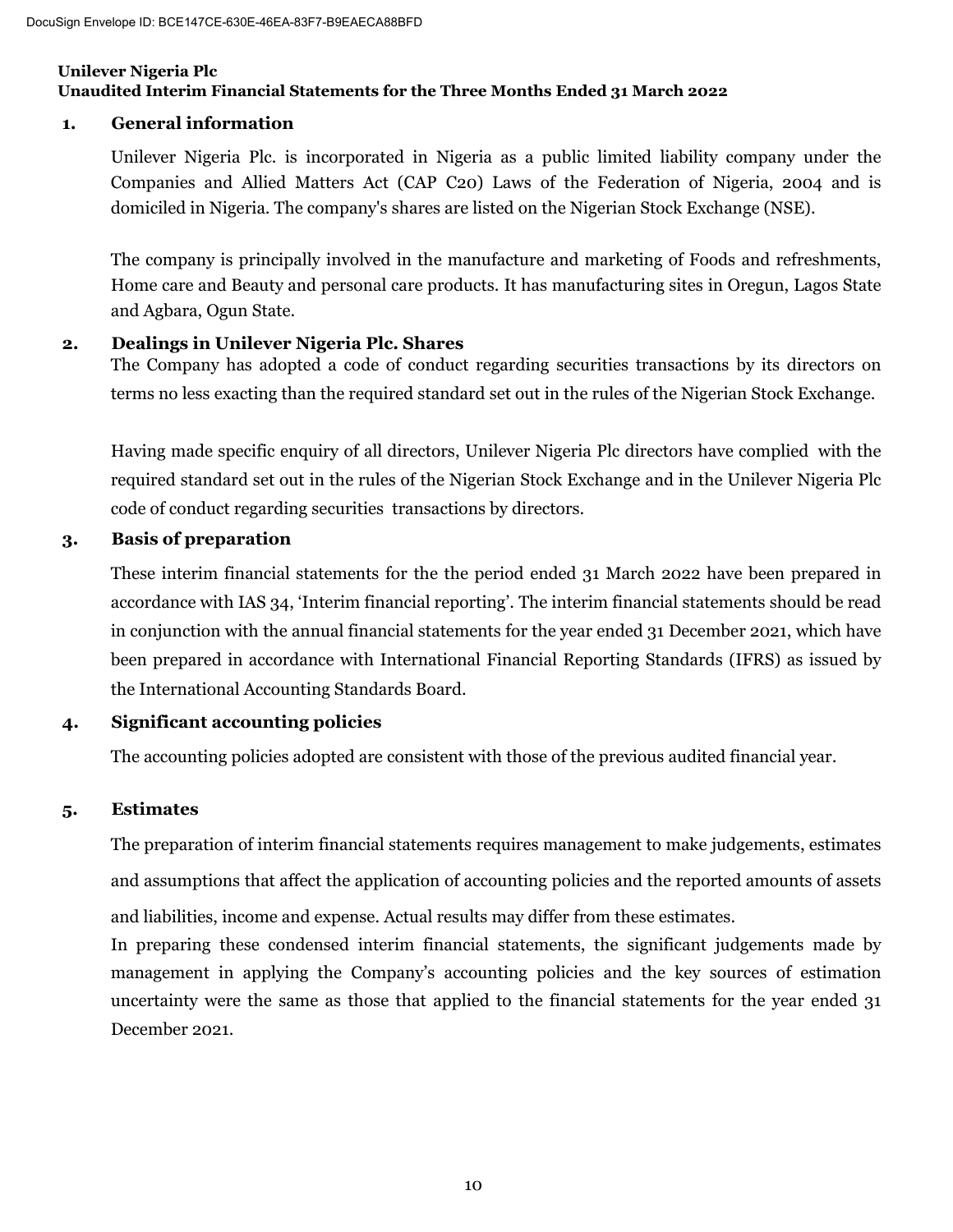## **6. Financial risk management**

# **Financial risk factors**

Unilever's activities expose it to a variety of financial risks: market risk (foreign exchange risk), credit risk and liquidity risk. Unilever's overall risk management programme focuses on the unpredictability of financial markets and seeks to minimise potential adverse effects on Unilever's financial performance.

Risk management is carried out by a Treasury Department under policies approved by Board of Directors. Unilever's Treasury Department identifies, evaluates and manages financial risks in close co-operation with Unilever's operating units. The Board provides written principles for overall risk management, as well as written policies covering specific areas, such as foreign exchange risk, credit risk, use of derivative financial instruments and non-derivative financial instruments, and investment of excess liquidity. These policies are mostly Unilever Global Policies adopted for local use.

The condensed interim financial statements do not include all financial risk management information and disclosures required in the annual financial statements; they should be read in conjunction with the Company's annual financial statements as at 31 December 2021. There have been no changes in the risk management structure since year end or in any risk management policy.

## **6.1. Financial risk factors**

## *(a) Market risk*

(i) Currency risk - Transactions in foreign currency

Unilever is exposed to foreign exchange risk arising from various currency exposures. The currencies in which these transactions are primarily denominated are US dollars, Pound sterling, Euro and Rand. The currency risk is the risk that the fair value of future cash flows of a financial instrument will fluctuate due to changes in foreign exchange rates.

The Company manages this risk mainly by hedging foreign exchange currency contracts.

(ii) Cash flow and fair value interest rate risk

Unilever's interest rate risk arises from bank overdrafts and bank loans. Overdrafts issued at variable rates expose Unilever to cash flow interest rate risk. Borrowings issued at fixed rates expose Unilever to fair value interest rate risk.

Unilever analyses its interest rate exposure on a dynamic basis. Various scenarios are simulated taking into consideration refinancing, renewal of existing positions and alternative financing. Based on these scenarios, Unilever calculates the impact on profit and loss of a defined interest rate shift. For each simulation, the same interest rate shift is used for all currencies. The scenarios are run only for liabilities that represent the major interest-bearing positions.

*(b) Credit risk*

Credit risk is the risk of financial loss to the Company if a customer or a counterparty to a financial instrument fails to meet its contractual obligations, and arises principally from the Company's receivables from customers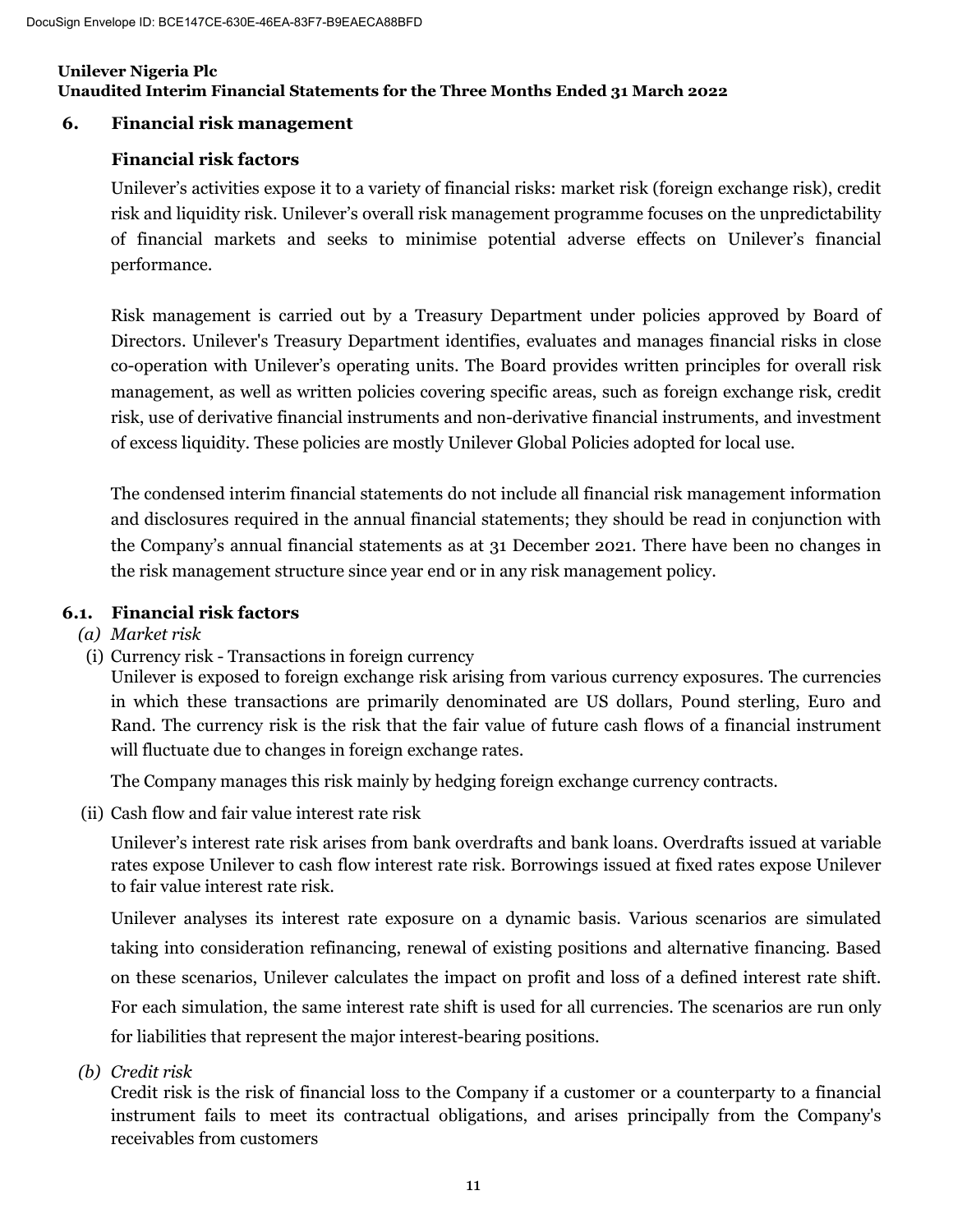Concentration of credit risk with respect to trade receivables is limited, due to the Company's customer base being diverse. Credit terms for customers are determined on individual basis. Credit risk relating to trade receivables is managed by reference to the customers' credit limit, inventory balance, cash position and secondary sales to final consumers.

The carrying amounts of financial assets and contract assets represent the maximum credit exposure

*(c) Liquidity risk*

Liquidity risk is the risk that Unilever will face difficulty in meeting its obligations associated with its financial liabilities. Unilever's approach to managing liquidity is to ensure that it will have sufficient funds to meet its liabilities when due without incurring unacceptable losses. In doing this management considers both normal and stressed conditions. A material and sustained shortfall in our cash flow could undermine Unilever's credibility, impair investor confidence and also restrict Unilever's ability to raise funds.

Cash flow from operating activities provides the funds to service the financing of financial liabilities on a day-to-day basis. Unilever seeks to manage its liquidity requirements by maintaining relationships with different financial institutions through short-term and long-term credit facilities. Cash flow forecasting is performed in Unilever. Unilever's finance team monitors rolling forecasts of Unilever's liquidity requirements to ensure it has sufficient cash to meet operational needs while maintaining sufficient headroom on its undrawn committed borrowing facilities at all times so that Unilever does not breach borrowing limits or covenants (where applicable) on any of its borrowing facilities. Such forecasting takes into consideration Unilever's debt financing plans, covenant compliance and compliance with gearing ratios.

Where current libilities exceed current assets, the Company seeks to manage its liquidity requirements by maintaining access to bank lending which are renewable annually.

At the reporting date, Unilever held cash in bank was N60.8 billion (31 December 2021: N55.7 billion).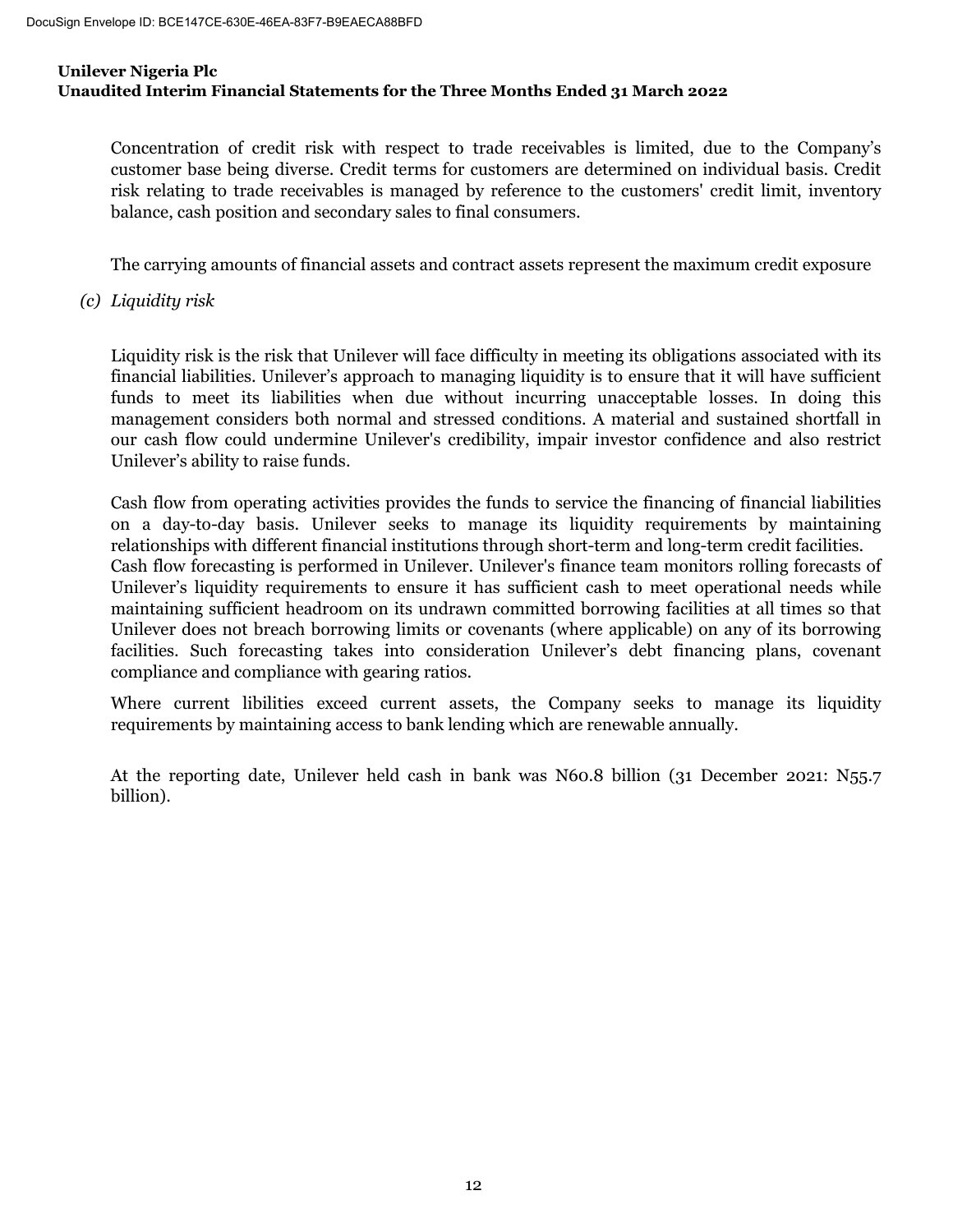#### **6. Segment reporting**

The chief operating decision-maker has been identified as the Leadership Team (LT) of Unilever Nigeria Plc. The Leadership Team reviews Unilever's monthly financial and operational information in order to assess performance and allocate resources. Management has determined the operating segments based on these reports. The Leadership Team consider the business from a product category perspective. Unilever is segmented into Food Products (FP), Home & Personal Care Products (HPC).

Foods – including sale of savoury.

Home & Personal Care – including sale of skin care and oral care products, fabric care and household cleaning

There are no intersegmental sales and Nigeria is the company's primary geographical segment as it comprises 99% of the company's sales.

The Leadership Team assesses the performance based on operating profits for each operating segment that is reviewed. Total financing (including interest income and expense), income taxes and retirement benefit obligations are managed on an entity-wide basis and are not allocated to operating segments.

| Food            | & Personal                                                                                   |                                                        |
|-----------------|----------------------------------------------------------------------------------------------|--------------------------------------------------------|
| <b>Products</b> | Care                                                                                         | <b>Total</b>                                           |
| $N'$ 000        | $N'$ 000                                                                                     | $N'$ 000                                               |
| 9,440,766       | 11,119,693                                                                                   | 20,560,459                                             |
| 293,133         | 345,263                                                                                      | 638,396                                                |
| 1,004,483       | 1,183,118                                                                                    | 2,187,601                                              |
| 130,434         | 153,630                                                                                      | 284,064                                                |
| (55, 621)       | (65,512)                                                                                     | (121, 133)                                             |
|                 |                                                                                              | 2,246,419                                              |
| $N'$ 000        | $N'$ 000                                                                                     | $N'$ 000                                               |
|                 |                                                                                              | 16,509,599                                             |
|                 |                                                                                              | 657,809                                                |
| (128,006)       |                                                                                              | (282,396)                                              |
| 84,669          | 102,121                                                                                      | 186,790                                                |
|                 |                                                                                              | (34,371)                                               |
|                 |                                                                                              | (227,077)                                              |
|                 |                                                                                              |                                                        |
| <b>Domestic</b> | <b>Export</b>                                                                                |                                                        |
|                 | (outside                                                                                     |                                                        |
| Nigeria)        | Nigeria)                                                                                     | <b>Total</b>                                           |
| $N'$ 000        | $N'$ 000                                                                                     | $N'$ 000                                               |
| 20,238,014      | 322,445                                                                                      | 20,560,459                                             |
| 16,411,669      | 97,931                                                                                       | 16,509,599                                             |
|                 | 7,483,549<br>298,175<br>(15,580)<br><b>Turnover over by geographical location</b><br>(within | Home<br>9,026,050<br>359,634<br>(154, 390)<br>(18,791) |

The Company recognises revenue at a point in time when it transfers control over a product or service to a customer.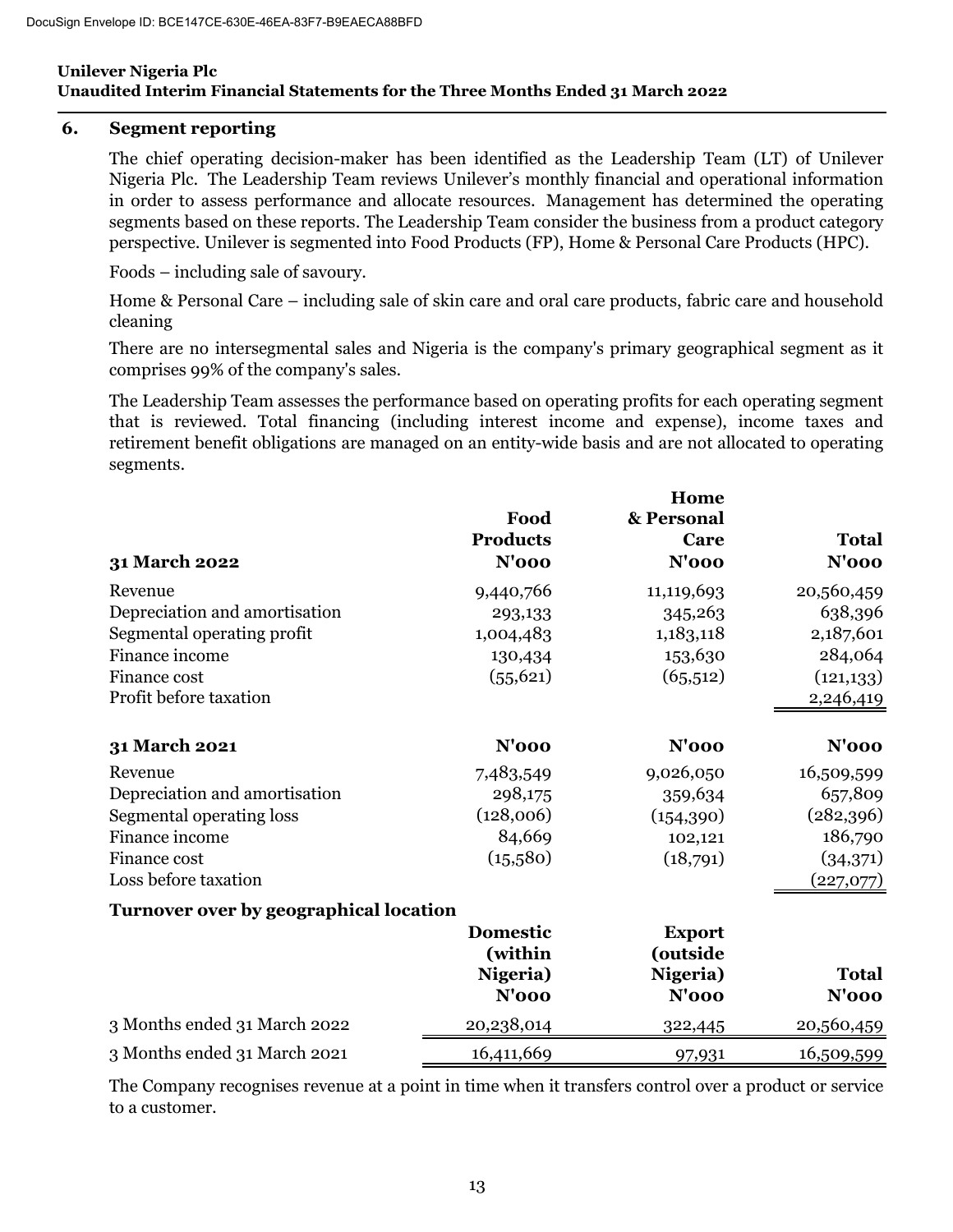The Company has 101 key distributors, and and one key distributor accounted for more than 10% of the Company's revenue.

#### **7. Marketing and administrative expenses**

|    |                                              | 2022<br>$N'$ 000 | 2021<br>$N'$ 000 |
|----|----------------------------------------------|------------------|------------------|
|    | Brand and marketing                          | 1,294,977        | 1,112,892        |
|    | Overheads                                    | 2,167,529        | 2,139,395        |
|    | <b>Service Fees</b>                          | 594,454          | 483,202          |
|    |                                              | 4,056,960        | 3,735,489        |
| 8. | Other income                                 |                  |                  |
|    |                                              | 2022             | 2021             |
|    |                                              | $N'$ 000         | $N'$ 000         |
|    | Transitional Service Agreement income (8(i)) | 35,908           |                  |
|    |                                              | 35,908           |                  |
|    |                                              |                  |                  |

**8(i)** Subsequent to the disposal of the Tea business during the year, Unilever entered into a Transitional Service Agreement ("the Agreement") with the new owner, Unilever Tea MSO Nigeria Limited. The Agreement will be in place for a period of 15 months, during which time Unilever would provide production and sales support to Unilever Tea MSO Nigeria Limited in exchange for a fee.

#### **9. Finance income**

|     |                                             | 2022<br>$N'$ 000 | 2021<br>$N'$ 000 |
|-----|---------------------------------------------|------------------|------------------|
|     | Interest on call deposits and bank accounts | 284,064          | 20,533           |
|     | Exchange difference on bank accounts        |                  | 166,257          |
| 10. | <b>Finance cost</b>                         | 284,064          | 186,790          |
|     |                                             | 2022<br>$N'$ 000 | 2021<br>$N'$ 000 |
|     | Interest on third party bank loans          |                  | 6,304            |
|     | Exchange difference on bank accounts        | 83,265           |                  |
|     | Employee benefit charge                     | 37,868           | 28,067           |
|     |                                             | 121,133          | 34,371           |

#### **11. Taxation**

- *(i)* Income tax expense is recognised based on management's estimate of the weighted average annual income tax rate expected for the period. The estimated average tax rate used for the period ended 31 March 2022 is 27%.
- *(ii)* Minimum tax in current period has been computed based on 0.25% of turnover in line with the Finance Act 2020.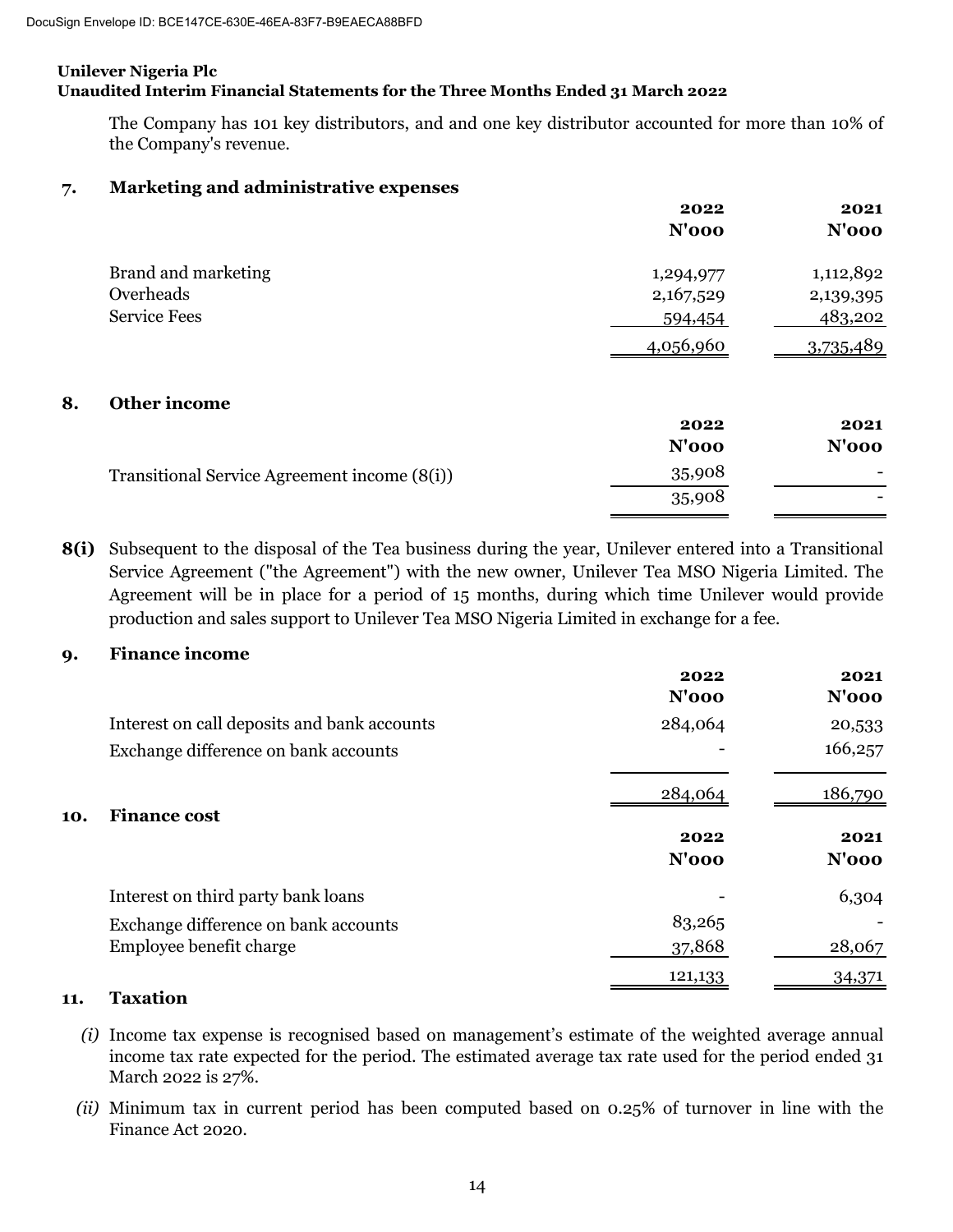**Unaudited Interim Financial Statements for the Three Months Ended 31 March 2022**

# **12. Property, plant and equipment (PPE)**

|                                               | Capital<br>work-in-<br>progress | Lease<br>hold<br>land | <b>Buildings</b> | <b>Plant</b><br>and   | Furniture<br>and<br>machinery equipment | <b>Motor</b><br>vehicles | <b>Total</b> |
|-----------------------------------------------|---------------------------------|-----------------------|------------------|-----------------------|-----------------------------------------|--------------------------|--------------|
|                                               | $N'$ 000                        | $N'$ 000              | $N'$ 000         | $N'$ 000              | $N'$ 000                                | $N'$ 000                 | $N'$ 000     |
| Cost                                          |                                 |                       |                  |                       |                                         |                          |              |
| 1 January 2021                                | 950,819                         | 433,640               | 12,763,789       | 33,215,018            | 1,995,587                               | 1,288,964                | 50,647,817   |
| Additions                                     | 1,622,462                       |                       |                  |                       |                                         |                          | 1,622,462    |
| Disposals                                     |                                 |                       | (113, 448)       | (6,719,278)           | (145, 485)                              | (339, 229)               | (7,317,440)  |
| <b>Transfers</b>                              | (1,617,641)                     |                       | 107,105          | 919,218               | 37,263                                  | 554,055                  |              |
| <b>Transfer between classes</b><br>Write-offs |                                 |                       |                  | 366,953<br>(181, 972) | (366, 953)<br>(83,211)                  |                          | (265, 183)   |
| At 31 December 2021                           | 955,640                         | 433,640               | 12,757,446       | 27,599,939            | 1,437,201                               | 1,503,790                | 44,687,656   |
| <b>Additions</b>                              | 97,003                          |                       |                  |                       |                                         |                          | 97,003       |
| Disposals                                     |                                 |                       |                  |                       | (305, 320)                              | (14, 280)                | (319,600)    |
| <b>Transfers</b>                              | (364, 333)                      |                       | 81,837           | 281,392               | 1,104                                   |                          |              |
| At 31 March 2022                              | 688,310                         | 433,640               | 12,839,283       | 27,881,331            | 1,132,985                               | 1,489,510                | 44,465,059   |
| Depreciation / impairment                     |                                 |                       |                  |                       |                                         |                          |              |
| 1 January 2021                                |                                 | 3,190                 | 2,758,067        | 18,650,036            | 888,691                                 | 977,230                  | 23, 277, 214 |
| Depreciation charge for the year              |                                 |                       | 1,104,373        | 1,784,833             | 430,099                                 | 216,080                  | 3,535,385    |
| <b>Disposals</b>                              |                                 |                       | (53, 225)        | (2,507,524)           | (136, 657)                              | (338, 857)               | (3,036,263)  |
| <b>Transfer between classes</b>               |                                 |                       |                  | 65,051                | (65,051)                                |                          |              |
| Write-offs                                    |                                 |                       |                  | (1,382,941)           | (82,025)                                |                          | (1,464,966)  |
| At 31 December 2021                           |                                 | 3,190                 | 3,809,215        | 16,609,455            | 1,035,057                               | 854,453                  | 22,311,370   |
| Depreciation charge for the period            |                                 | 1,115                 | 91,380           | 410,167               | 60,648                                  | 74,989                   | 638,299      |
| On disposals                                  |                                 |                       |                  |                       | (305, 320)                              | (14, 280)                | (319,600)    |
| At 31 March 2022                              | $\overline{\phantom{0}}$        | 4,305                 | 3,900,595        | 17,019,622            | 790,385                                 | 915,162                  | 22,630,069   |
| Net book value:<br>At 1 January 2021          | 950,819                         |                       |                  |                       |                                         |                          |              |
|                                               |                                 | 430,450               | 10,005,721       | 14,564,981            | 1,106,896                               | 311,734                  | 27,370,602   |
| At 31 December 2021                           | 955,640                         | 430,450               | 8,948,231        | 10,990,484            | 402,143                                 | 649,338                  | 22,376,286   |
| At 31 March 2022                              | 688,310                         | 429,335               | 8,938,688        | 10,861,709            | 342,600                                 | 574,348                  | 21,834,990   |
| .<br>$\cdots$                                 |                                 |                       |                  |                       |                                         |                          |              |

Included in building is right-of-use assets of N650 million and accumulated depreciation of N607 million related to leased properties that do not meet the definition of investment property.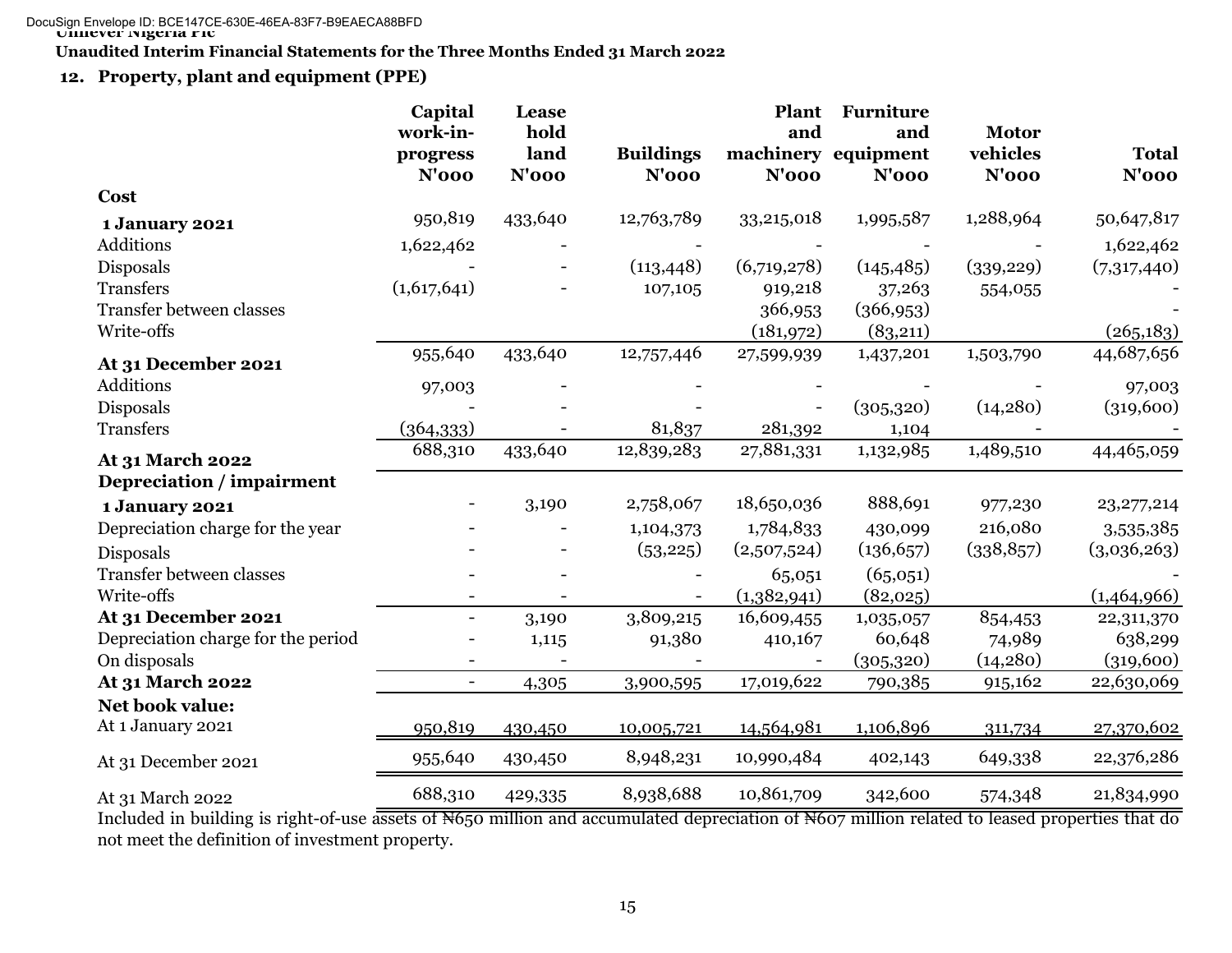| 13. Inventories                                                             |             |                |
|-----------------------------------------------------------------------------|-------------|----------------|
|                                                                             | 2022        | 2021           |
|                                                                             | $N'$ 000    | $N'$ 000       |
| Raw and packaging materials                                                 | 10,664,006  | 10,189,180     |
| Work in progress                                                            | 461,474     | 343,519        |
| Goods in transit                                                            | 1,266,121   | 969,957        |
| Finished goods                                                              | 5,061,453   | 2,180,366      |
| Engineering spares and other inventories                                    | 1,017,488   | 1,045,428      |
| Right to recover returned goods                                             | 271,231     | 227,881        |
|                                                                             | 18,741,773  | 14,956,331     |
| 14. Trade and other receivables                                             |             |                |
|                                                                             | 2022        | 2021           |
|                                                                             | $N'$ 000    | $N'$ 000       |
| Trade receivables: gross                                                    | 5,869,949   | 5,769,679      |
| Less: rebate accruals                                                       | (1,005,473) | (1,019,156)    |
| Less impairment                                                             | (1,215,551) | (1,284,069)    |
| Trade receivables: net                                                      | 3,648,925   | 3,466,454      |
| Advances and prepayments                                                    | 2,068,343   | 1,733,074      |
| Unclaimed dividend held with registrar                                      | 193,859     | 356,588        |
| Interest receivable                                                         | 91,051      | 67,585         |
| Other receivables                                                           | 710,361     | 259,018        |
| Due from related parties (Note 19(iii))                                     | 7,556,694   | 8,964,067      |
| Deposit for imports                                                         | 384,167     | 145,869        |
|                                                                             | 14,653,400  | 14,992,655     |
| Advances and prepayments include insurance premium and advances to vendors. |             |                |
| 15. Cash and cash equivalents                                               |             |                |
|                                                                             | 2022        | 2021           |
|                                                                             | $N'$ 000    | $N'$ 000       |
| Cach at hank and in hand                                                    | 19.199.099  | $10.690$ $105$ |

| Cash at bank and in hand                       | 42,133,032        | 40,629,495 |
|------------------------------------------------|-------------------|------------|
| Fixed deposit                                  | 18,703,262        | 15,068,042 |
| Cash and bank balances                         | 60,836,294        | 55,697,537 |
| 16. Trade and other payables                   |                   |            |
|                                                | 2022              | 2021       |
|                                                | $N'$ 000          | N'ooo      |
| Trade payables                                 | 12,660,692        | 11,205,275 |
| Trade finance facility (Note 16(ii))           | 9,664,894         | 7,094,621  |
| Amount due to related companies (Note 19(iii)) | 5,850,642         | 5,515,920  |
| Dividend payable (Note 16(i))                  | 6,413,241         | 6,413,241  |
| <b>Accrued liabilities</b>                     | 5,137,964         | 4,118,568  |
| Accrued brand and marketing expenses           | 1,306,616         | 1,620,077  |
| Accrued shipping and freight charges           | 1,930,477         | 1,719,901  |
| Other payables                                 | 90,257            | 94,738     |
|                                                | <u>43,054,783</u> | 37,782,341 |
|                                                |                   |            |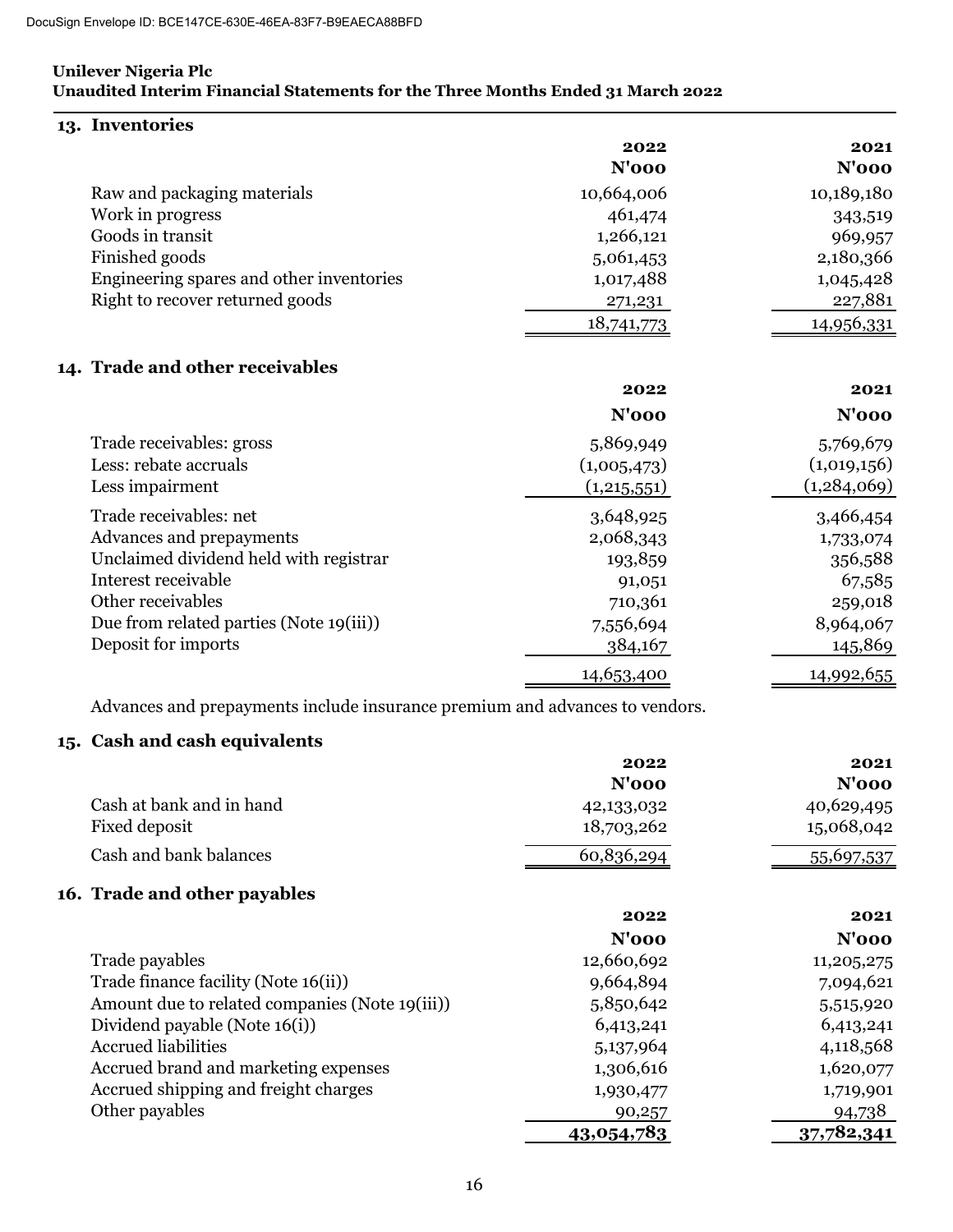## **16. Trade and other payables (continued)**

| Other non-financial payables:  |            |            |
|--------------------------------|------------|------------|
| Refund liabilities             | 335,727    | 292,378    |
| Minimum tax payables           | 326,319    | 222,206    |
| <b>Statutory deductions</b>    | 1,649,292  | 1,264,616  |
| Non trade payables             | 135,817    | 177,533    |
|                                | 2,447,155  | 1,956,733  |
| Total trade and other payables | 45,501,938 | 39,739,074 |
|                                | 2022       | 2021       |
|                                | $N'$ 000   | $N'$ 000   |
| (i)<br>Dividend payable        |            |            |
| As at 1 January                | 6,413,241  | 6,468,905  |
| Dividend paid                  |            | (55, 664)  |
| As at 31 December              | 6,413,241  | 6,413,241  |

*(ii)* The Company is involved in trade financing arrangements with some local banks where the banks agree to pay amounts to foreign vendors in respect of invoices owed by the Company and receives settlement from the Company at a later date. The principal purpose of the arrangement is to facilitate efficient payment processing in view of the challenges being experienced with sourcing foreign currency in the Nigerian market. The arrangement enables the Company settle its foreign obligations in a timely manner to facilitate receipt of key input materials required in the production of finished goods.

The balance due to the banks for payments made as at period end amounted to N9.6 billion (31 Decemebr 2021: N7.1 billion).

## **17. Retirement benefit obligations**

The amounts recognised in the statement of financial position are determined as follows:

|                                                                                            | 2022<br>$N'$ 000         | 2021<br>$N'$ 000         |
|--------------------------------------------------------------------------------------------|--------------------------|--------------------------|
| Present value of funded retirement benefit obligations<br>Fair value of plan assets        | (1,885,650)<br>1,450,876 | (1,867,087)<br>1,445,796 |
| Retirement benefit deficit                                                                 | (434,774)                | (421, 291)               |
| Present value of unfunded retirement benefit obligations<br>Long service award obligations | (463, 197)<br>(379,765)  | (454,713)<br>(369,770)   |
| Net liability in the statement of financial position                                       | (1, 277, 736)            | (1,245,774)              |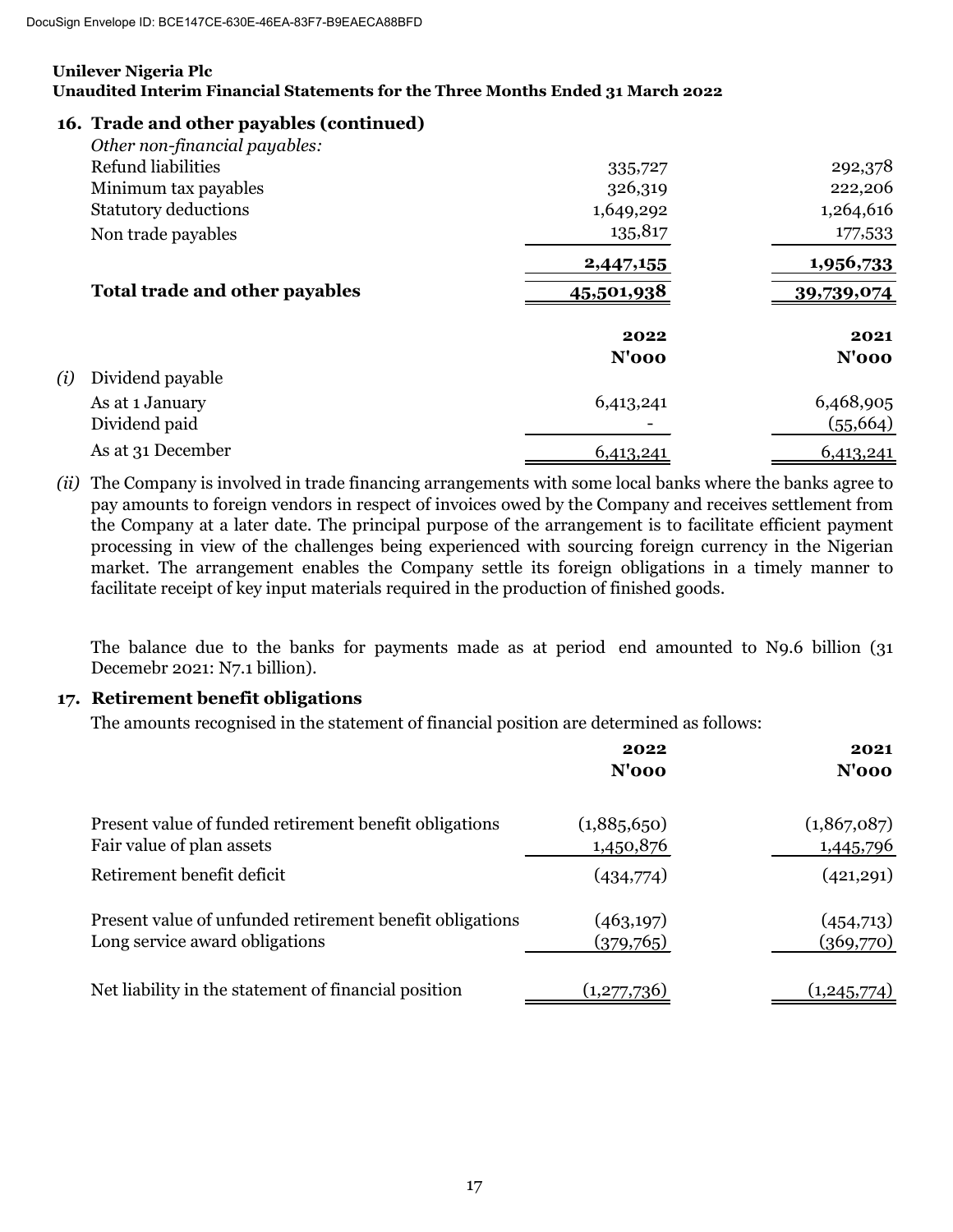#### **Unilever Nigeria Plc**

## **Unaudited Interim Financial Statements for the Three Months Ended 31 March 2022**

# **18. Cash flows from operating activities**

|                                                           | 2022        | 2021       |
|-----------------------------------------------------------|-------------|------------|
|                                                           | $N'$ 000    | $N'$ 000   |
| Profit/ (loss) before tax                                 | 2,246,419   | (227,077)  |
| Profit before tax - discontinued operations (Note 22 (a)) |             | 116,985    |
| Adjustment for non-cash items:                            |             |            |
| - Depreciation of property, plant and equipment           | 638,299     | 657,581    |
| - Amortisation of intangible assets                       | 97          | 97         |
| - Loss on disposal of property, plant and equipment       |             | 3,533      |
| - Finance income                                          | (284,064)   | (20,533)   |
| - Finance expense                                         | 37,868      | 34,371     |
| - Net change in retirement benefit obligations            | 93,998      | 20,192     |
| - Long service award obligations                          | 20,789      | (6, 562)   |
| Changes in working capital:                               |             |            |
| - Decrease/ (increase) in trade and other receivables     | 339,254     | (956, 347) |
| - (Increase)/ decrease in inventory                       | (3,785,442) | 172,540    |
| - Increase in trade and other payables                    | 5,762,862   | 2,011,044  |
| Cash flows generated from operating activities            | 5,070,081   | 1,805,825  |

# **19. Related party transactions**

# **(i) Sale of finished goods to related parties**

|                        | 2022<br>$N'$ 000 | 2021<br>$N'$ 000 |
|------------------------|------------------|------------------|
|                        |                  |                  |
| Unilever Ghana Limited | 54,735           | 3,412            |
| Unilever Cote D'Ivoire | 267,710          | 94,519           |
|                        | 322,445          | 97,931           |

# **(ii) Outstanding related party balances as at:**

|                                                | 31           | 31 December |
|------------------------------------------------|--------------|-------------|
|                                                | <b>March</b> | 2021        |
|                                                | 2022         |             |
|                                                | $N'$ 000     | N'ooo       |
| Receivables from related parties:              |              |             |
| Unilever Cote D'Ivoire                         | 3,021,894    | 2,805,030   |
| Unilever Ghana Limited                         | 1,828,964    | 1,872,003   |
| Unilever Tea MSO Nigeria Limited               | 6,678,600    | 8,251,230   |
| Other related parties                          | 130,471      | 139,039     |
| Gross receivables                              | 11,659,929   | 13,067,303  |
| Less impairment                                | (4,103,235)  | (4,103,235) |
| Amount due from related companies (Note 17(i)) | 7,556,694    | 8,964,068   |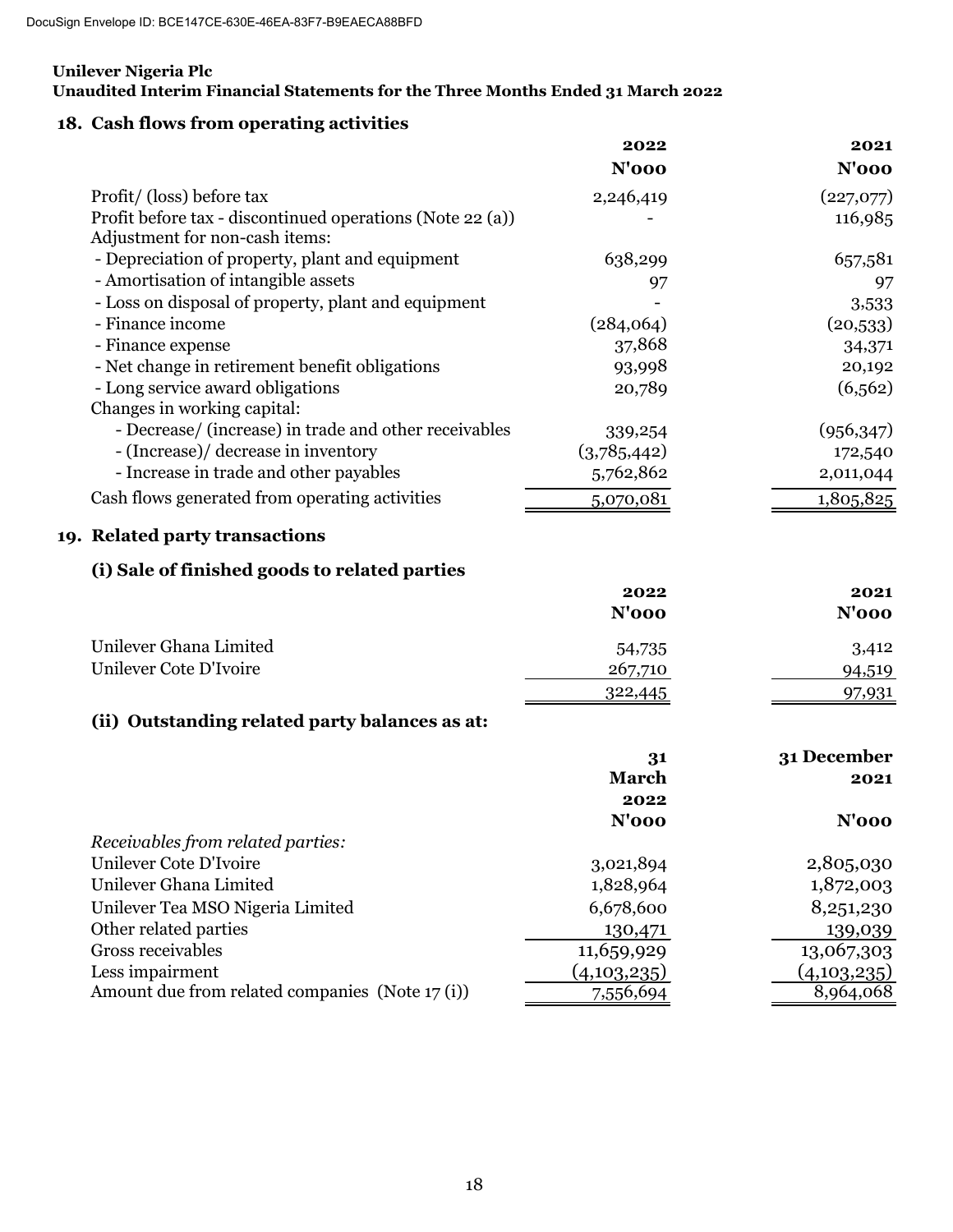#### **Unilever Nigeria Plc**

#### **Unaudited Interim Financial Statements for the Three Months Ended 31 March 2022**

|                                                    | 31           | 31 December |
|----------------------------------------------------|--------------|-------------|
|                                                    | <b>March</b> | 2021        |
|                                                    | 2022         |             |
|                                                    | $N'$ 000     | $N'$ 000    |
| Payables to related parties:                       |              |             |
| Unilever UK Plc                                    | 4,498,911    | 3,073,309   |
| Unilever Asia Private                              | 464,239      | 1,409,948   |
| Unilever Cote D'Ivoire                             | 423,630      | 263,274     |
| Unilever Ghana Limited                             | 148,874      | 71,424      |
| Unilever NV                                        |              | 100,383     |
| Other related parties (settlement on behalf of the |              |             |
| Company)                                           | 314,988      | 130,036     |
| Amount due to related companies per note 16        | 5,850,642    | 5,048,374   |
| Unilever Overseas Holding (Dividend payable)       | 2,796,534    | 2,796,534   |
| Total amount due to related parties                | 8,647,175    | 7,844,909   |
|                                                    |              |             |

#### **20. Share capital and share premium**

|                                                  | Number of<br>ordinary<br>shares<br>(thousands) | <b>Ordinary</b><br>shares<br>$N'$ 000 | <b>Share</b><br>premium<br>$N'$ 000 |
|--------------------------------------------------|------------------------------------------------|---------------------------------------|-------------------------------------|
| Balance as at 31 December 2021 and 31 March 2022 | 5,745,005                                      | 2,872,503                             | 56,812,810                          |

The authorised number of ordinary shares is 10,000,000,000 (2021: 10,000,000,000) with a par value of 50kobo per share. Of these, 5,745,005,417 (2021: 5,745,005,417) ordinary shares have been issued and fully paid.

## **(a) Shareholding Pattern as at 31 March, 2022**

|                                 | Number of     | <b>Percentage</b> |
|---------------------------------|---------------|-------------------|
|                                 | Ordinary      |                   |
| <b>Shareholders</b>             | <b>Shares</b> | <b>Holdings</b>   |
| <b>Unilever Overseas</b>        | 4,364,161,812 | 75.96             |
| <b>Stanbic Nominees Limited</b> | 234, 164, 077 | 4.08              |
| <b>Free float</b>               | 1,146,679,528 | 19.96             |
| <b>Total</b>                    | 5,745,005,417 | 100.00            |
| <b>Total Free Float</b>         |               | 24.04             |

## **Compliance with Free float Requirements**

Unilever Nigeria Plc. as at 31 March, 2022 is compliant with the Free float requirement for the Main Board of the Nigerian Stock Exchange.

## **21. Assets held for sale**

During the year, management committed to a plan to sell part of its manufacturing facility within the Home and Personal Care segment. Accordingly, part of that facility is presented as assets held for sale at the carrying amount of N262 million. Efforts to sell the disposal group have reached an advance stage and sale is expected by June 2022.